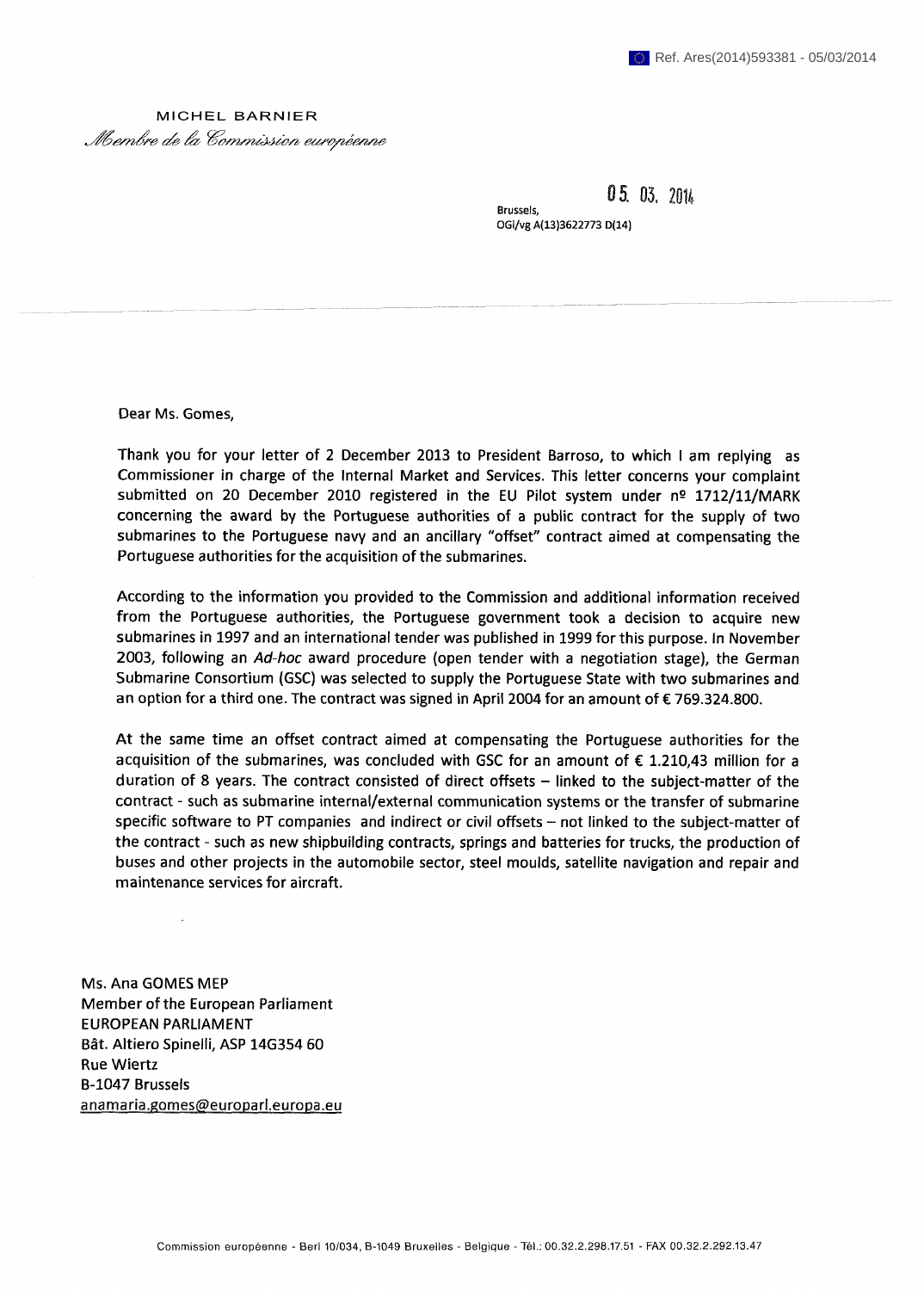**Article 346 (1) (b) of the TFEU provides for an exemption from EU law if this is necessary for the protection of essential security interests. Even if this exemption applied to the purchase of the submarines, this does not imply permission to require offsets for the procurement covered by the exempted contract. On the contrary, the offset requirement would qualify as a measure affecting intra-EU trade and would thus have to be justified separately. Furthermore, and according to the Commission "Interpretative Communication on the application of Article 296 EC"1 (now Article 346 TFEU), indirect non-military offsets are, in general, not covered by Article 346 (1) (b) TFEU. Hence, the award by the Portuguese authorities of an offset contract covering civil compensation cannot be considered as justified under Article 346 (1) (b) TFEU.** 

**However, as my Directorate General has informed you in their letters of 10 of May and of 6 November of 2013, the Portuguese authorities have corrected this by transposing into national law Directive 2009/81/EC on the coordination of procedures for the award of certain works contracts, supply contracts and service contracts by contracting authorities or entities in the fields of defence and security (see Decree-law n <sup>s</sup>104/2011 of 6 October) and by repealing Decree-law n <sup>s</sup>154/2006 of 7 August, the «Offset law» (see Decree-law n^ 105/2011 of 6 October 2011).** 

**Moreover, the Portuguese authorities informed us that the main supply contract has already been fully executed (submarines have been delivered) and the ancillary "offset" contract was almost**  entirely concluded. The two remaining projects – investments in a luxury resort in Algarve and in the company Koch Portugal - are expected to be fully executed by 2015 at the latest.

**Concerning your request for the Commission to launch an infringement procedure against Portugal in this case my Directorate General explained in its letter of 6 November of 2013 that the main purpose of the procedure under Article 258 of the Treaty on the Functioning of the European Union is not to bring infringement proceedings before the Court of Justice but to bring the Member State back into line with EU law (see Case C-191/05, Commission v/ Germany). Therefore, once the Member State under investigation implements the necessary measures to prevent a repetition of the illegal practice, the Commission, in principle, closes the case.** 

**On your claim that the invalidity of the offsets should necessarily imply the invalidity of the contract for the acquisition of the submarines I would like to point out that a judgment of the Court of Justice of the EU condemning a Member State for failure to fulfil its obligations under Article 258 TFEU does not necessarily affect the validity of the public procurement contract under the national order. Although the Member State is obliged to take all measures necessary to comply with a judgment of the Court of Justice, the appropriate measures to be taken by the Member State are to be determined with regard to the circumstances of the case. On this point it is my understanding that the Portuguese Public Prosecutor brought two cases before national Courts, one of which concerned fraud in the award of the offsets contract. As you know a decision of the Portuguese Court on this case was delivered on 14 February acquitting all of the ten defendants from the crime of fraud and forgery.** 

**Moreover the decision to launch an award procedure for the purchase of the submarines took place in 1997 (this is significant in determining the applicable law) at a time when the Commission had not yet provided guidance on compliance with Article 296 (1) (b) EC (new Article 346 TFEU) nor on offsets. At that time, this type of practice was common in many Member States.** 

**<sup>1</sup> COM(2006) 779 final**